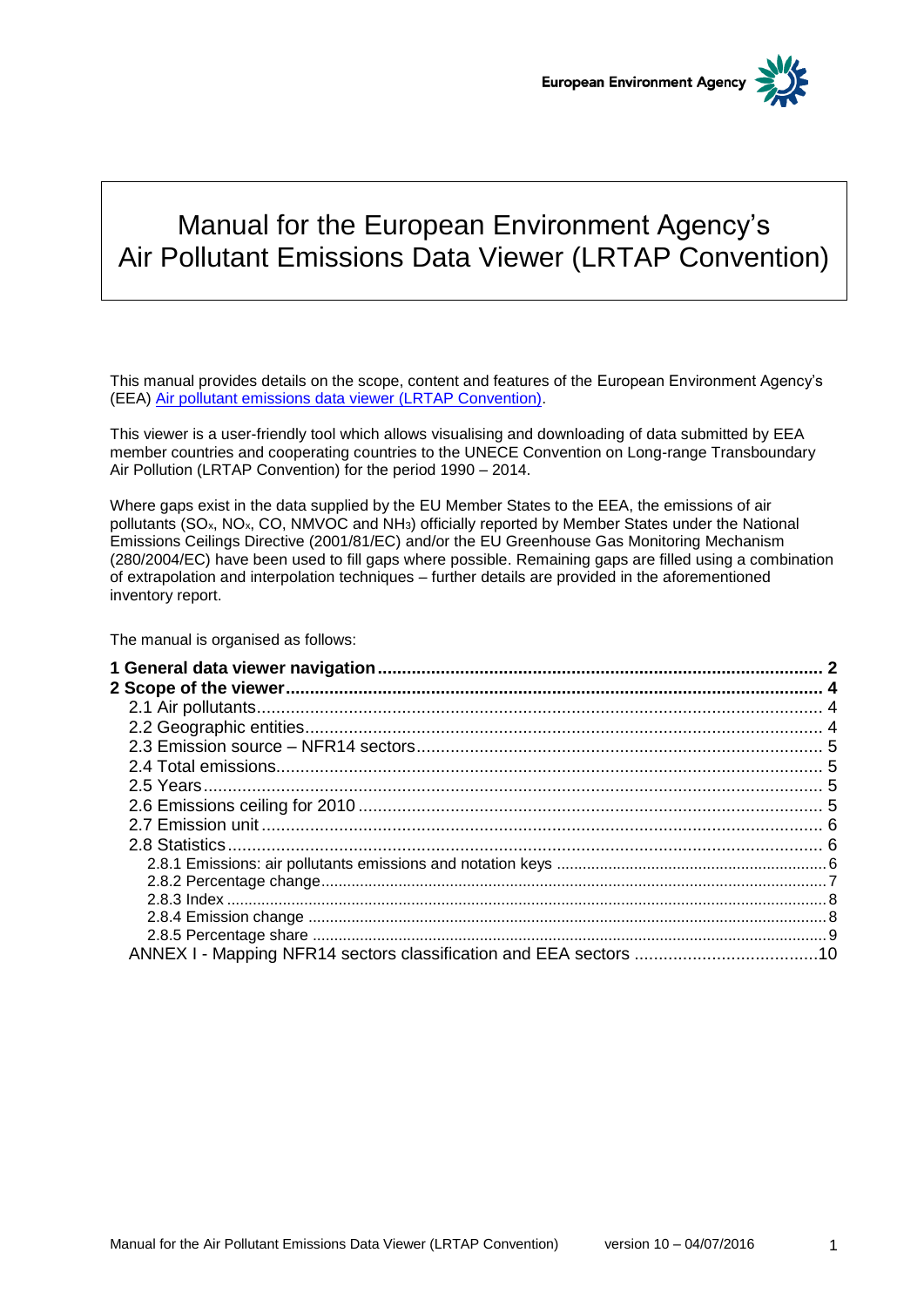

## <span id="page-1-0"></span>**1 General data viewer navigation**

The diagram below represents some main elements and functionalities of the data viewer.



#### o **Predefined views:**

The "Predefined views" drop down menu allows switching between defaults predefined views. Six "Predefined views" are available from the menu.

#### o **Dimensions:**

The data viewer counts six different dimensions:

"Air pollutant", "Emission unit", "Year", "Measures", "Emission source" and "Geographic entity". Each dimension can be arranged within each axis (drag and drop).

o **Axis:** three distinct axis "Slicer", "Series" and "Categorical".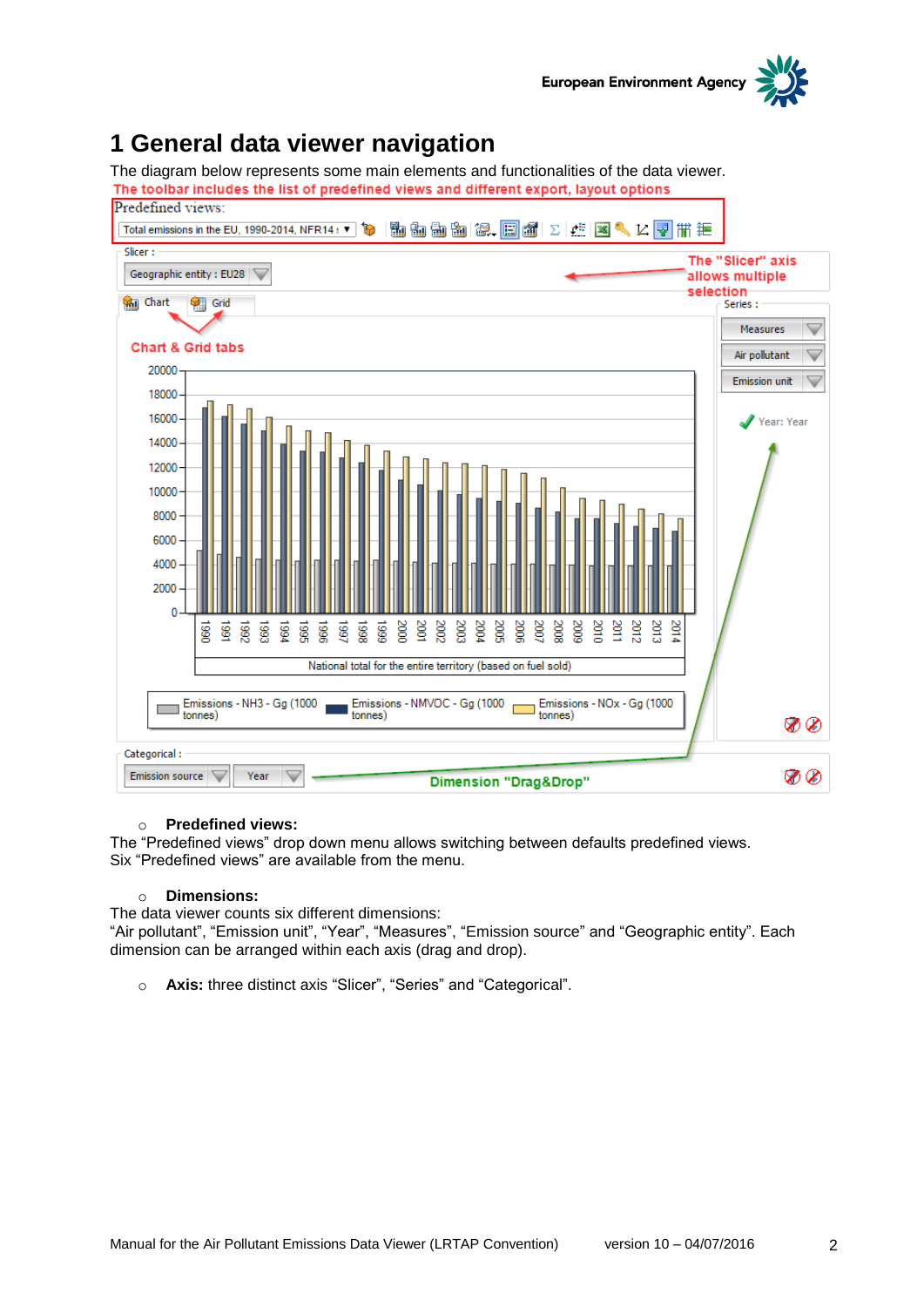

**Note:** the "Filter/Slicer" allows multiple member selection, and therefore offers many possibilities in terms of aggregation.

**Example:** The screen shot below can be read: "Emissions of NOX in France, Germany, Italy, Spain and United Kingdom accounts for 59.5% of total emissions in the EU‐28 in 2014".

| France, Germany, Italy, Spain and United Kingdom are<br>selected  |                       |
|-------------------------------------------------------------------|-----------------------|
| Slicer:                                                           |                       |
| Geographic entity: Multiple                                       |                       |
| Grid<br>Chart                                                     |                       |
|                                                                   |                       |
|                                                                   | % of EU28             |
|                                                                   | <b>NO<sub>x</sub></b> |
|                                                                   | Gq (1000 tonnes)      |
| National total for the entire territory (based on fuel sold) 2014 | 59.5%                 |

**Chart/Grid tabs:** the "Chart/Grid" tabs allow easy switch between chart view and grid view.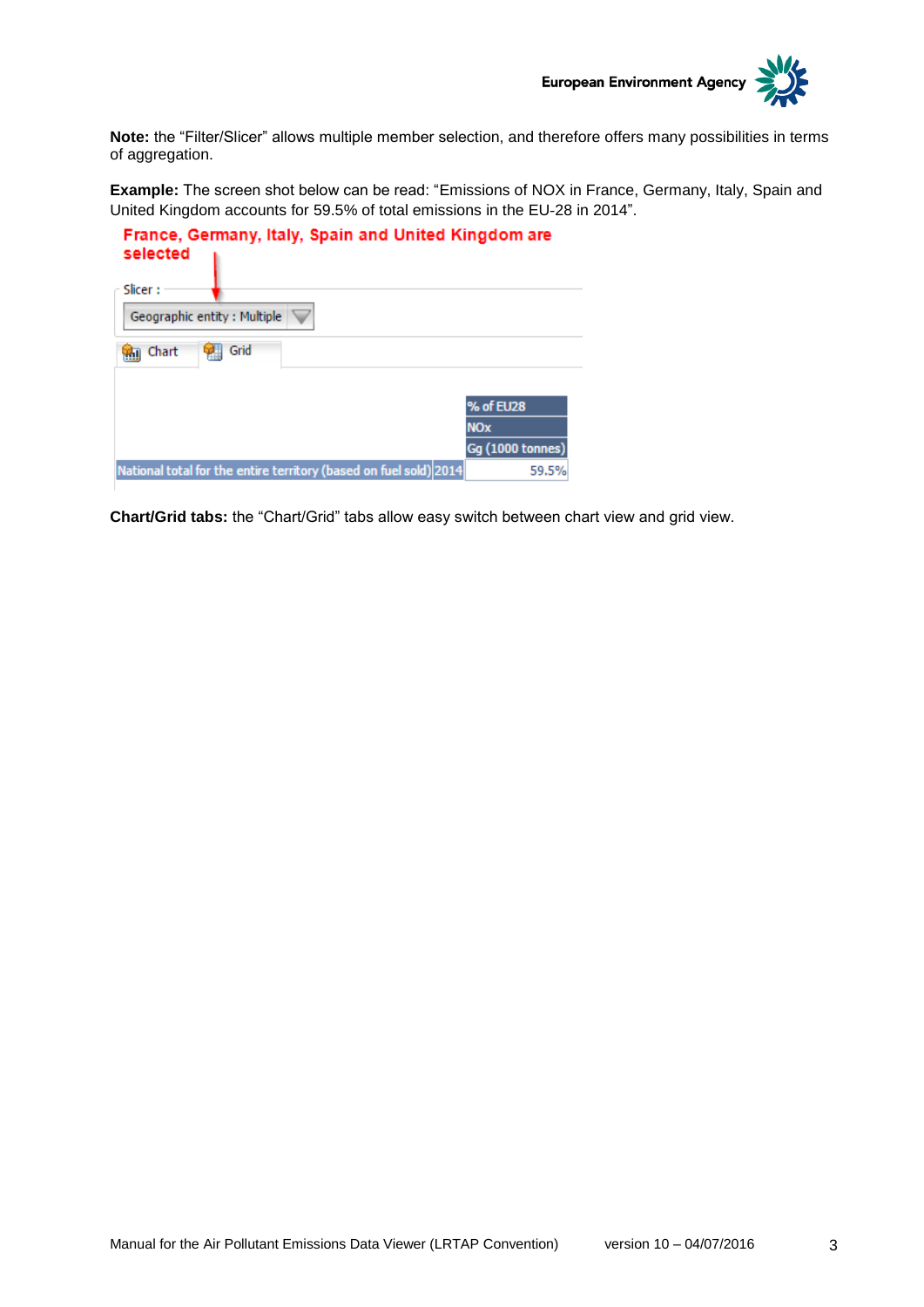

# <span id="page-3-0"></span>**2 Scope of the viewer**

### <span id="page-3-1"></span>*2.1 Air pollutants*

The table below lists the air pollutants for which emissions data are available in the dataviewer.

| <b>Air pollutants</b>                     |                   |  |
|-------------------------------------------|-------------------|--|
| Ammonia                                   | NH <sub>3</sub>   |  |
| Back carbon                               | <b>BC</b>         |  |
| Non-methane volatile organic<br>compounds | <b>NMVOC</b>      |  |
| Nitrogen oxides                           | NO <sub>x</sub>   |  |
| Sulphur dioxide                           | SO <sub>2</sub>   |  |
| Particulate matter $<= 10 \mu m$          | $PM_{10}$         |  |
| Particulate matter $\epsilon$ = 2.5 µm    | PM <sub>2.5</sub> |  |
| Carbon monoxide                           | CO                |  |
| Cadmium                                   | Cd                |  |
| Lead                                      | Ph                |  |
| Mercury                                   | Ηg                |  |
| Dioxins and furans                        | Dioxins & furans  |  |
| Hexachlorobenzene                         | <b>HCB</b>        |  |
| Polychlorinated biphenyls                 | <b>PCB</b>        |  |
| Total polycyclic aromatic<br>hydrocarbons | total PAH         |  |
| Arsenic                                   | As                |  |
| Benzo(a)pyrene (BaP)                      | benzo(a)          |  |
| Benzo(b)fluoranthene                      | benzo(b)          |  |
| Benzo(k)fluoranthene                      | benzo(k)          |  |
| Chromium                                  | Cr                |  |
| Copper                                    | Cu                |  |
| Indeno(1,2,3-cd)pyrene                    | Indeno            |  |
| <b>Nickel</b>                             | Ni                |  |
| Selenium                                  | Se                |  |
| Total suspended particulate               | <b>TSP</b>        |  |
| Zinc                                      | Zn                |  |

### <span id="page-3-2"></span>*2.2 Geographic entities*

Data are available for the EEA-33 member countries of EEA. As well as for EU-28 and EEA-33 country aggregates.

EU-28: Austria, Belgium, Bulgaria, Croatia, Cyprus, Czech Republic, Denmark, Estonia, Finland, France, Germany, Greece, Hungary, Ireland, Italy, Latvia, Lithuania, Luxembourg, Malta, the Netherlands, Poland, Portugal, Romania, Spain, Slovak Republic, Slovenia, Sweden and the United Kingdom. EEA-33: EU-28 Member States + Iceland, Liechtenstein, Norway, Switzerland and Turkey.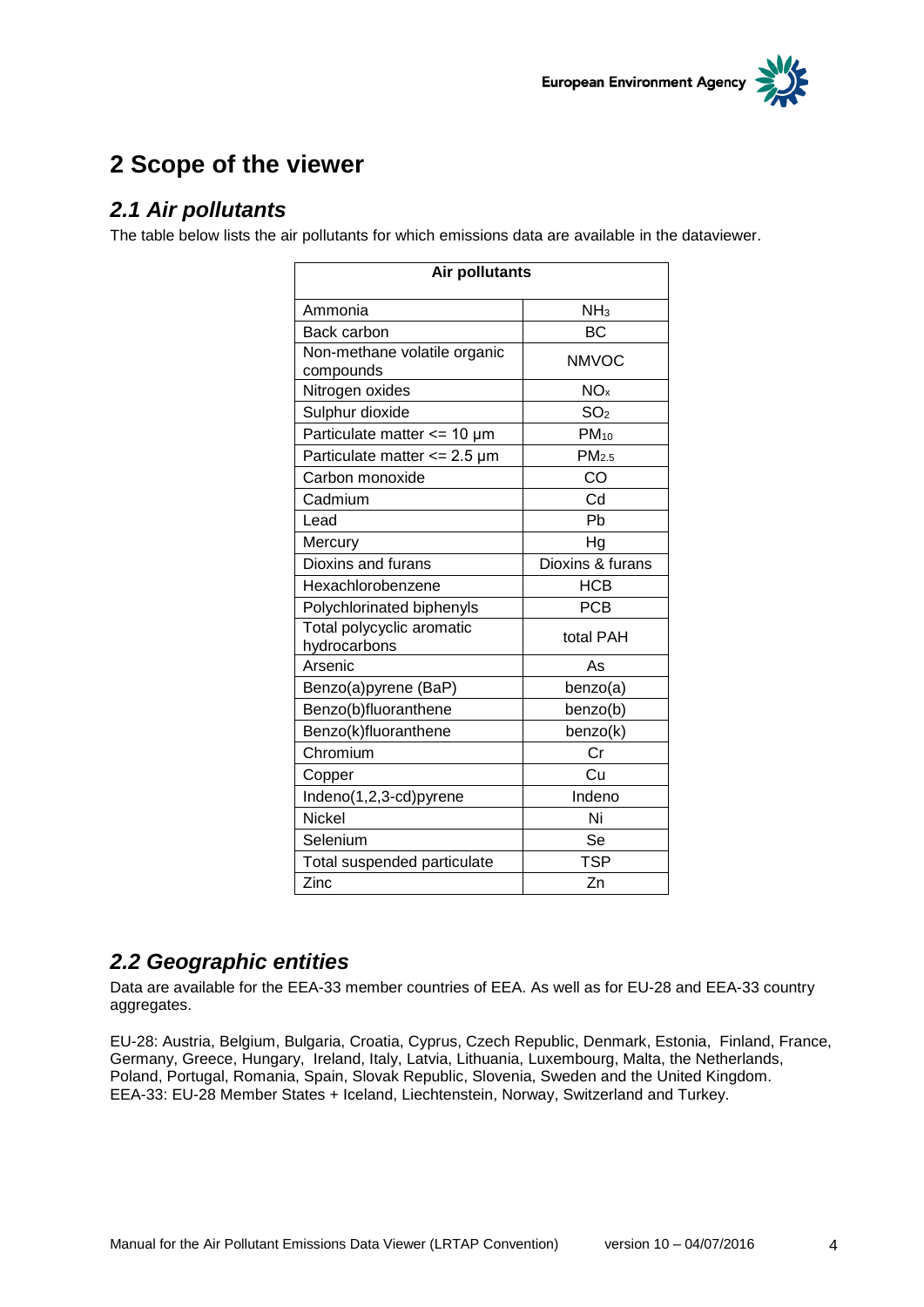

## <span id="page-4-0"></span>*2.3 Emission source – NFR14 sectors*

The Nomenclature for Reporting (NFR14) reporting format was developed by EMEP/TFEIP. At its thirtysecond session in December 2013, the Executive Body of the LRTAP Convention adopted revised guidelines for reporting emissions and projections data [\(ECE/EB.AIR/122/Add.1, decisions 2013/3 and](http://www.unece.org/env/lrtap/executivebody/eb_decision.html)  [2013/4\)](http://www.unece.org/env/lrtap/executivebody/eb_decision.html). Revised 2014 Reporting Guidelines [\(ECE/EB.AIR.125](http://www.ceip.at/fileadmin/inhalte/emep/2014_Guidelines/ece.eb.air.125_ADVANCE_VERSION_reporting_guidelines_2013.pdf) [PDF, 194KB]) are adopted for application in 2015 and subsequent years. The format uses around 100 categories to describe emission sources, and is consistent with the common reporting format (CRF) sector classification system developed by the UNFCCC/IPCCC for the reporting of greenhouse gases.

To simplify use of the data for assessment, NFR14 data can also be converted in the viewer into a simpler sector format (EEA sectors). The EEA sectors represent an aggregation of the ca. 100 NFR14 source categories into around 10 aggregated sectors. Details of the mapping used to convert NFR14 to the aggregated EEA sectors is provided in Annex I of this document. The easiest way to change between the different sector codes (i.e. between NFR14 and the EEA sectors) is to select the desired choice using the 'predefined view' selection box.

### <span id="page-4-1"></span>*2.4 Total emissions*

The "National Total for the entire territory" presented in the Data viewer comprises the aggregated NFR14 sectors (excluding memo items) reported by countries corresponding to anthropogenic (man-made) emissions. Natural emission sources (e.g. wind-blown dust) and re-suspension (e.g. the re-suspension of road-side particulate matter) are not included in the reported national totals.

## <span id="page-4-2"></span>*2.5 Years*

Emission data are reported annually. Data are in principle available for 30 years (from 1980 to 2014) for the main pollutants (CO, NH<sub>3</sub>, NO<sub>x</sub>, NMVOC, SO<sub>2</sub>), although not every country has reported emissions of each pollutant for all these years. In general the most complete data are available from 1990 for the pollutants and these are therefore presented in the data viewer. For the EU-28 Member States, where gaps existed in the LRTAP data supplied by the Member States to the EEA, the emissions of air pollutants ( $SO_x$ ,  $NO_x$ ,  $CO$ ,  $NMVOC$  and  $NH_3$ ) officially reported by Member States under the National Emissions Ceilings Directive (2001/81/EC) and/or the EU Greenhouse Gas Monitoring Mechanism (280/2004/EC) have been used to fill gaps where possible.

### <span id="page-4-3"></span>*2.6 Emissions ceiling for 2010*

The viewer also shows the 2010 emissions ceilings for national totals (for NO<sub>x</sub>, NMVOC, SO<sub>x</sub> and NH<sub>3</sub>) where these are defined for Parties that have ratified the Gothenburg Protocol of the UNCE LRTAP Convention to abate acidification, eutrophication and ground-level ozone. The text of the Gothenburg Protocol provides further information concerning the ceilings, for details please refer [here.](http://www.unece.org/fileadmin/DAM/env/lrtap/full%20text/1999%20Multi.E.Amended.2005.pdf)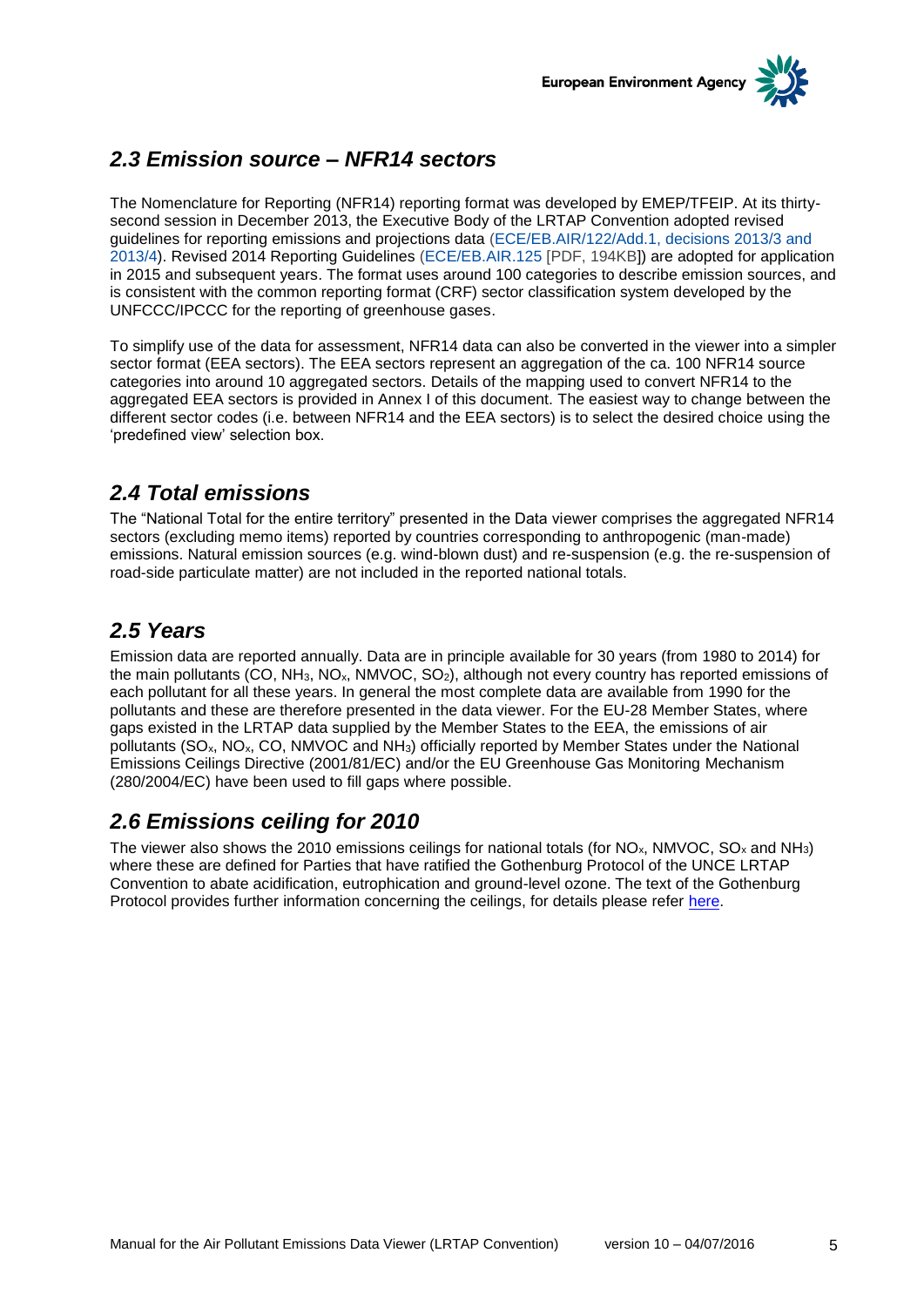

## <span id="page-5-0"></span>*2.7 Emission unit*

Emissions can be visualized in 4 distinct scales:

- $\bullet$  in gram  $(q)$ ;
- $\bullet$  in kilograms (kg);
- $\bullet$  in megagrams (Mg) 1 Mg = 1 tonne = 1 000 kg;
- in gigagrams  $(Gg)$  1  $Gg = 1000$  tonnes = 1 000 000 kg;

This allows the user to adjust the unit relevant to displayed emission data. For example, the unit *Gg* is most relevant to view "National Total for the entire territory" emissions, while selecting the unit *kg* might be more relevant to view emissions for a specific sub-sector or pollutant (e.g. dioxins and furans).

**Note**: As "Emission unit" entries are linked with the emissions data, selecting any measure other than absolute emissions statistics (for example: % change or index…) is independent of the unit selected.

### <span id="page-5-1"></span>*2.8 Statistics*

The viewer can display data of different types including emission trends (expressed in absolute values or indexed to 1990 emissions levels), and the absolute or relative change from one year to another (expressed as a percentage).

#### <span id="page-5-2"></span>**2.8.1 Emissions: air pollutants emissions and notation keys**

Emissions can be displayed in 4 units, according to the "emission unit" selected (see **2.7 Emission unit**). When an emission for a certain sector has not been reported for various reasons, Member States use notation keys (see table below).

| <b>Notation key</b> | <b>Definition</b>                                                  |
|---------------------|--------------------------------------------------------------------|
|                     | Included elsewhere: for emissions by sources of compounds          |
| ΙE                  | that are estimated but included elsewhere in the inventory         |
|                     | instead of in the expected source category.                        |
|                     | Not applicable: is used for activities in a given source category  |
| <b>NA</b>           | which are believed not to result in significant emissions of a     |
|                     | specific compound.                                                 |
| <b>NE</b>           | Not estimated: for existing emissions by sources of compounds      |
|                     | that have not been estimated.                                      |
|                     | Not occurring: for emissions by sources of compounds that do       |
| NO.                 | not occur for a particular compound or source category within a    |
|                     | country.                                                           |
|                     | Not reported: is introduced to ease the reporting where            |
| NR.                 | emissions for a specific Party are not strictly required by the    |
|                     | different Protocols.                                               |
|                     | <b>Confidential:</b> is used for emissions that are aggregated and |
|                     | included elsewhere in the inventory, because reporting at a        |
| С                   | disaggregated level could lead to the disclosure of confidential   |
|                     | information.                                                       |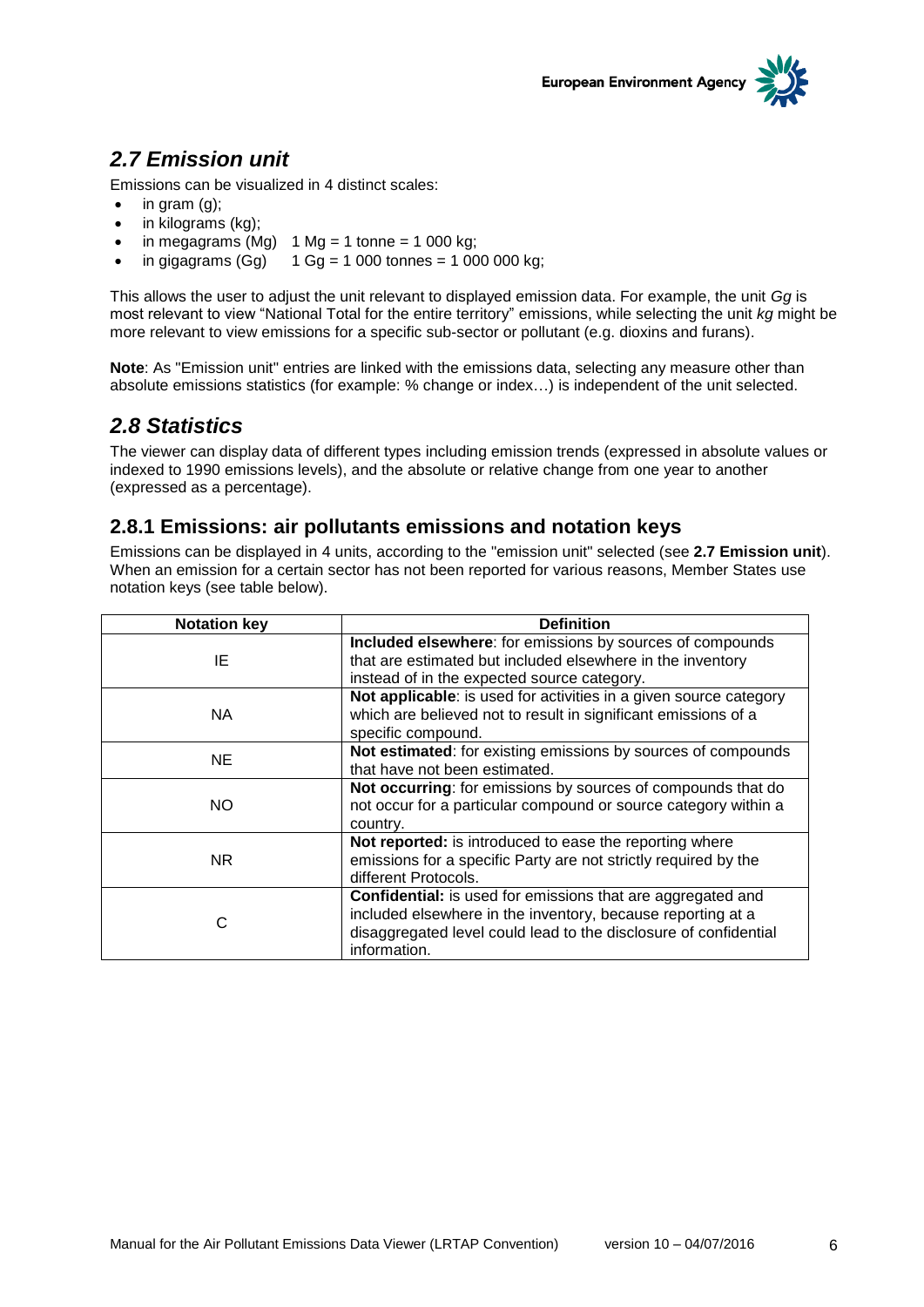

#### <span id="page-6-0"></span>**2.8.2 Percentage change**

Four different percentage change statistics are available. In the formulas below, E<sub>year</sub> represents the selected year emission.

| <b>Statistic</b>                   | <b>Definition</b>                                                                                                                                                                                                                                          | <b>Formula</b><br>$(Eyear = selected year emission)$                               |
|------------------------------------|------------------------------------------------------------------------------------------------------------------------------------------------------------------------------------------------------------------------------------------------------------|------------------------------------------------------------------------------------|
| % change compared to 1990          | Percentage change between 1990<br>and selected year emissions                                                                                                                                                                                              | $(E_{\text{year}} - E_{1990})$ / $E_{1990}$ <sup>*</sup> 100                       |
| Distance to Gothenburg ceilings    | Percentage change required to<br>Eyear in order that the 2010 ceilings<br>are met (for NO <sub>x</sub> , NMVOC, SO <sub>2</sub><br>and $NH3$ only).<br>Note: a negative value implies that<br>E <sub>year</sub> is already below the<br>respective ceiling | $(E_{\text{year}} - E_{\text{ceiling 2010}})/E_{\text{ceiling}}$<br>$_{2010})*100$ |
| Annual % change<br>$(Y vs. Y - 1)$ | Percentage change between<br>previous year and selected year<br>emissions                                                                                                                                                                                  | $((E_{\text{year}} - E_{\text{year} - 1})/E_{\text{year} - 1})$ *100               |
| 10-year % change<br>(Y vs. Y – 10) | Percentage change in emissions<br>during the 10-year period<br>preceding the selected year                                                                                                                                                                 | $((E_{\text{year}} - E_{\text{year} - 10})/E_{\text{year} - 10})$<br>$_{10}$ * 100 |

**Examples**: The screen shot below can be interpreted: "*In 2014, total NH<sup>3</sup> emissions in the EU-28 were 4.8% lower than 10 years before (in 2004)*".

|                                                                   | 10-year % change (Y vs. Y-10) |  |
|-------------------------------------------------------------------|-------------------------------|--|
|                                                                   | <b>NH3</b>                    |  |
|                                                                   |                               |  |
| National total for the entire territory (based on fuel sold) 2014 | $-4.8%$                       |  |

The screen shot below can be interpreted: *"French Total emissions of NOx in 2014 have met its Gothenburg ceiling in 2014 as emissions are 13.9% lower than the ceiling".*

|                                                                                       | Distance to Gothenburg ceilings |
|---------------------------------------------------------------------------------------|---------------------------------|
|                                                                                       | <b>NOx</b>                      |
|                                                                                       | <b>France</b>                   |
| National total for compliance assessment (please specify all details in the IIR) 2014 | $-13.9%$                        |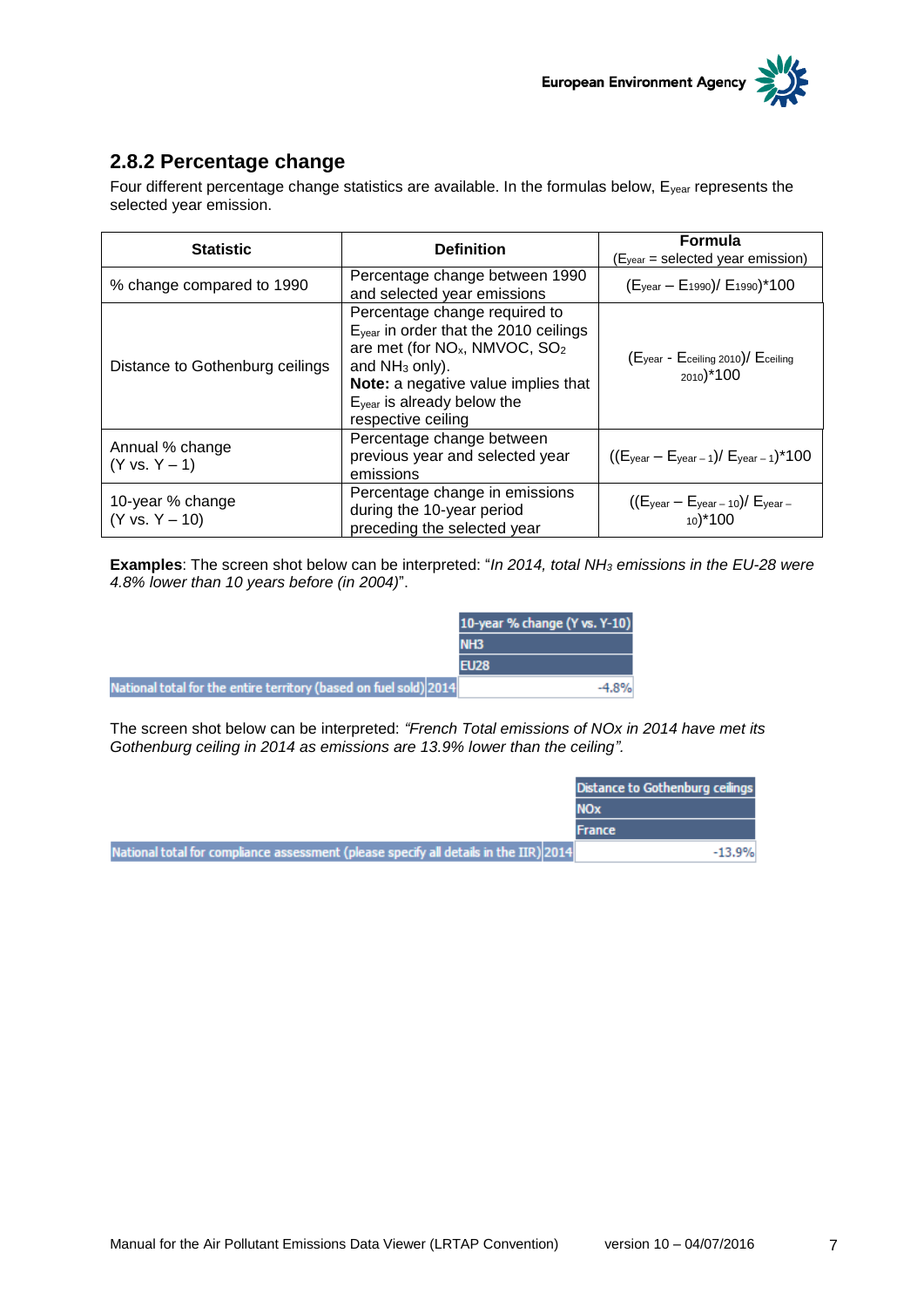

#### <span id="page-7-0"></span>**2.8.3 Index**

Three index measure.

| <b>Statistic</b> | <b>Definition</b>                                                     | <b>Formula</b><br>$(Eyear = selected year emission)$ |
|------------------|-----------------------------------------------------------------------|------------------------------------------------------|
| Index (1990=100) | Index of current year emissions, with<br>index $100 = 1990$ emissions | $(E_{\text{year}} / E_{1990})$ *100                  |
| Index (2000=100) | Index of current year emissions, with<br>index $100 = 2000$ emissions | (Eyear / E2000)*100                                  |
| Index (2010=100) | Index of current year emissions, with<br>index $100 = 2010$ emissions | (Eyear / E2010)*100                                  |

**Example**: The screen shot below can be interpreted: "*For EU-28 in 2014, the index of total NO<sup>x</sup> emissions with 100 being emissions for 1990 stands at 44.6, this represents an decrease of 55.4% compared to 1990"*.

|                                                                   | Index (1990=100) |
|-------------------------------------------------------------------|------------------|
|                                                                   | <b>NOx</b>       |
|                                                                   | <b>EU28</b>      |
| National total for the entire territory (based on fuel sold) 2014 | 44.6             |

#### <span id="page-7-1"></span>**2.8.4 Emission change**

Three different calculations of emissions change in absolute terms are available. In the formulas below, Eyear represents current year emission. See also **2.7 Emission unit**.

| <b>Statistic</b>                        | <b>Definition</b>                                                                        | <b>Formula</b><br>$(Eyear = selected year emission)$ |
|-----------------------------------------|------------------------------------------------------------------------------------------|------------------------------------------------------|
| Absolute change<br>compared to 1990     | Change in absolute emissions<br>between 1990 and current year<br>displayed               | $E_{\text{year}} - E_{\text{1990}}$                  |
| Annual absolute change<br>(Y vs. Y-1)   | Change in absolute emissions<br>between previous year and<br>current year displayed      | $E_{\text{year}} - E_{\text{year-1}}$                |
| 10-year absolute change<br>(Y vs. Y-10) | Change in absolute emissions<br>during the 10-year period<br>preceding the selected year | $E_{\text{year}} - E_{\text{year-10}}$               |

**Example**: The screen shot below can be interpreted: *"For EU-28, Total NO<sup>x</sup> emissions decreased by 4349.927 Gg between 2004 and 2014"*.

|                                                                   | 10-year absolute change (Y vs. Y-10) |
|-------------------------------------------------------------------|--------------------------------------|
|                                                                   | <b>NO<sub>x</sub></b>                |
|                                                                   | <b>EU28</b>                          |
|                                                                   | <b>Gg (1000 tonnes)</b>              |
| National total for the entire territory (based on fuel sold) 2014 | -4349.927                            |

**Note**: The "Emission unit" dimension is relevant for the "emission change statistics" - switching between the "Emission unit" options (g, Kg, Mg, Gg) will change the unit of the displayed emissions.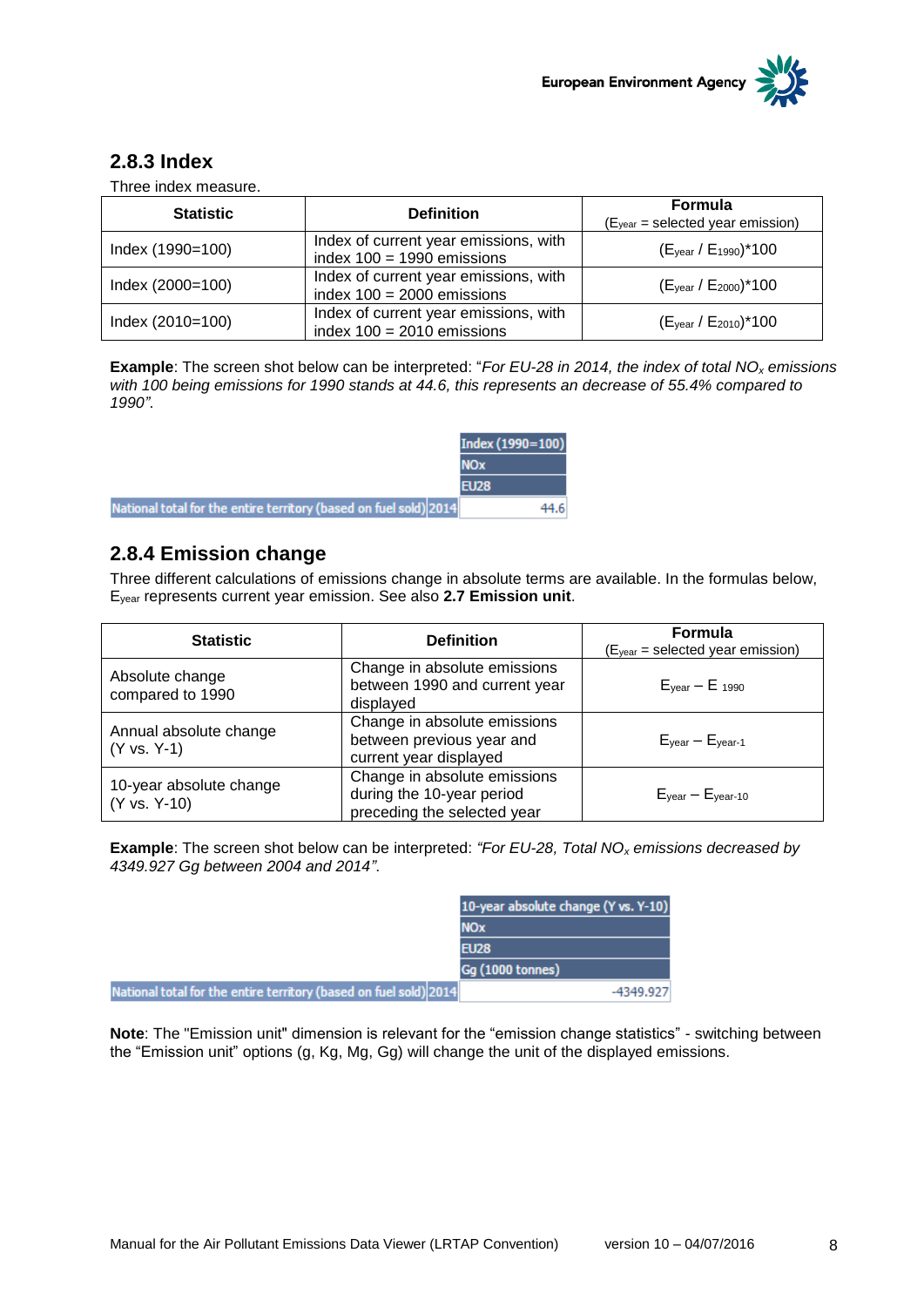

#### <span id="page-8-0"></span>**2.8.5 Percentage share**

Three different percentage share statistics are available.

| <b>Statistic</b>                         | <b>Definition</b>                                                                               | <b>Formula</b><br>(Esector = selected sector emission)<br>(Ecountry = selected national total<br>emission) |
|------------------------------------------|-------------------------------------------------------------------------------------------------|------------------------------------------------------------------------------------------------------------|
| Share of National Total<br>emissions (%) | Percentage share of sector emission<br>in National Total emissions for the<br>selected years(s) | (Esector / National Total<br>emissions)*100                                                                |
| % of EEA-33                              | percentage share of selected country<br>emission in the EEA-33 for the<br>selected years(s)     | $(E_{\text{country}} / E_{\text{EEA-33}})^*100$                                                            |
| % of EU-28                               | percentage share of selected country<br>emission in the EU-28 for the selected<br>years(s)      | $(E_{\text{country}} / E_{\text{EU-28}})^*$ 100                                                            |

#### **Examples:**

The screen shot below can be interpreted: *"Denmark accounts for 1.7% of all EU-28 Total Particulate Formation PM<sup>10</sup> emissions in 2014"*.

| % of EU28      |                                                                   |
|----------------|-------------------------------------------------------------------|
| <b>PM10</b>    |                                                                   |
| <b>Denmark</b> |                                                                   |
| 1.7%           | National total for the entire territory (based on fuel sold) 2014 |

The screen shot below can be interpreted: *"The sector "1A1a Public Electricity and Heat Production" represents 47.0% of* SO<sup>x</sup> *emissions in the EU-28 in 2014"*.

|                                                  | Share of National Total emissions (%) |  |
|--------------------------------------------------|---------------------------------------|--|
|                                                  | SOx                                   |  |
|                                                  | FI 178                                |  |
| 1A1a Public electricity and heat production 2014 | 47.0%                                 |  |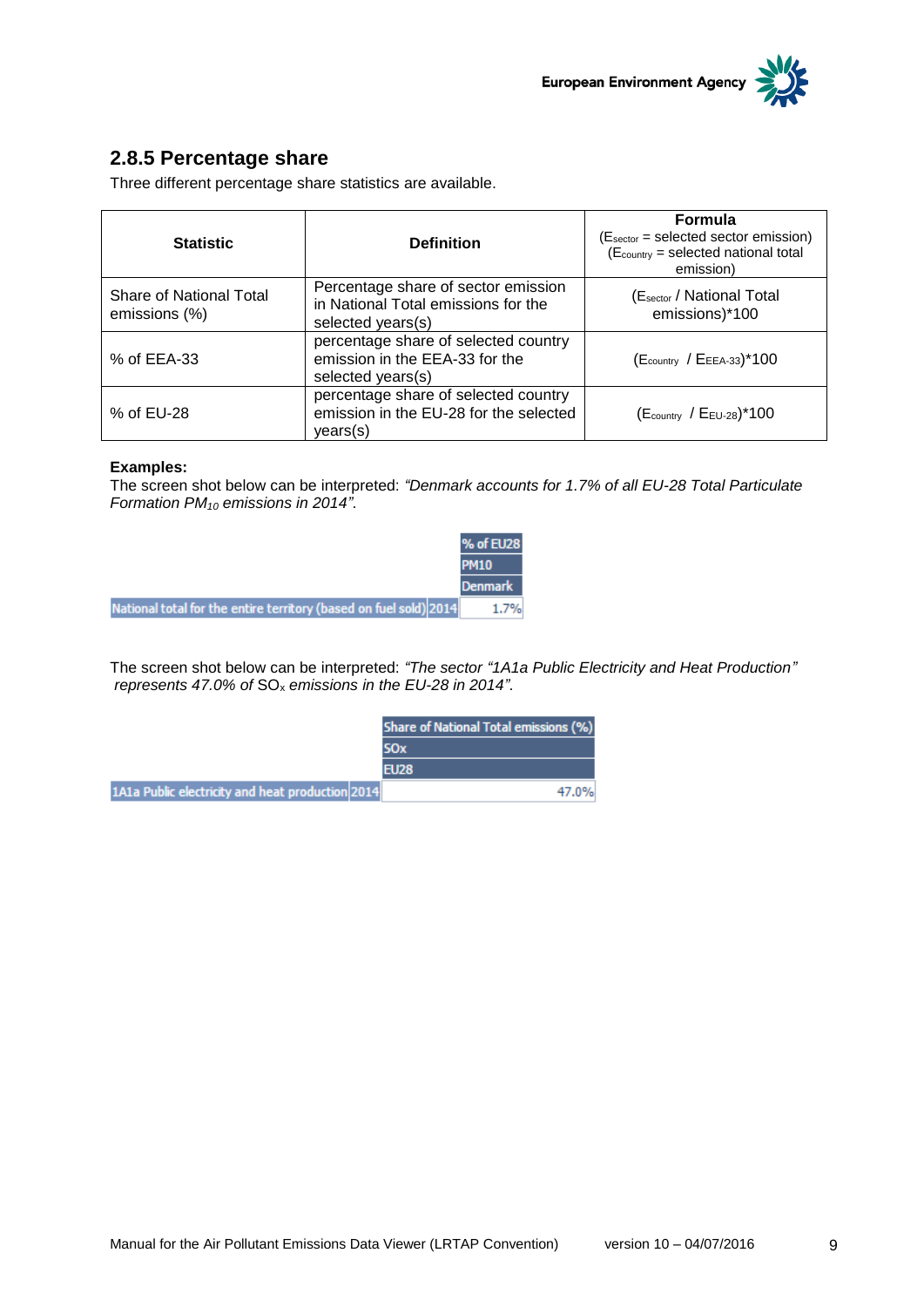

# <span id="page-9-0"></span>*ANNEX I - Mapping NFR14 sectors classification and EEA sectors*

| Sector code an label NFR14                                                                                         | <b>Sector label EEA</b>            |
|--------------------------------------------------------------------------------------------------------------------|------------------------------------|
| 1A1a Public electricity and heat production                                                                        | Energy production and distribution |
| 1A1b Petroleum refining                                                                                            | Energy production and distribution |
| 1A1c Manufacture of solid fuels and other energy industries                                                        | Energy production and distribution |
| 1A2a Stationary combustion in manufacturing industries and construction: Iron and<br>steel                         | Energy use in industry             |
| 1A2b Stationary combustion in manufacturing industries and construction: Non-ferrous<br>metals                     | Energy use in industry             |
| 1A2c Stationary combustion in manufacturing industries and construction: Chemicals                                 | Energy use in industry             |
| 1A2d Stationary combustion in manufacturing industries and construction: Pulp, Paper<br>and Print                  | Energy use in industry             |
| 1A2e Stationary combustion in manufacturing industries and construction: Food<br>processing, beverages and tobacco | Energy use in industry             |
| 1A2f Stationary combustion in manufacturing industries and construction: Non-metallic<br>minerals                  | Energy use in industry             |
| 1A2gvii Mobile Combustion in manufacturing industries and construction                                             | Energy use in industry             |
| 1A2gviii Stationary combustion in manufacturing industries and construction: Other                                 | Energy use in industry             |
| 1A3ai(i) International aviation LTO (civil)                                                                        | Non-road transport                 |
| 1A3aii(i) Domestic aviation LTO (civil)                                                                            | Non-road transport                 |
| 1A3bi Road transport: Passenger cars                                                                               | Road transport                     |
| 1A3bii Road transport: Light duty vehicles                                                                         | Road transport                     |
| 1A3biii Road transport: Heavy duty vehicles and buses                                                              | Road transport                     |
| 1A3biv Road transport: Mopeds & motorcycles                                                                        | Road transport                     |
| 1A3bv Road transport: Gasoline evaporation                                                                         | Road transport                     |
| 1A3bvi Road transport: Automobile tyre and brake wear                                                              | Road transport                     |
| 1A3bvii Road transport: Automobile road abrasion                                                                   | Road transport                     |
| 1A3c Railways                                                                                                      | Non-road transport                 |
| 1A3di(ii) International inland waterways                                                                           | Non-road transport                 |
| 1A3dii National navigation (shipping)                                                                              | Non-road transport                 |
| 1A3ei Pipeline transport                                                                                           | Non-road transport                 |
| 1A3eii Other                                                                                                       | Non-road transport                 |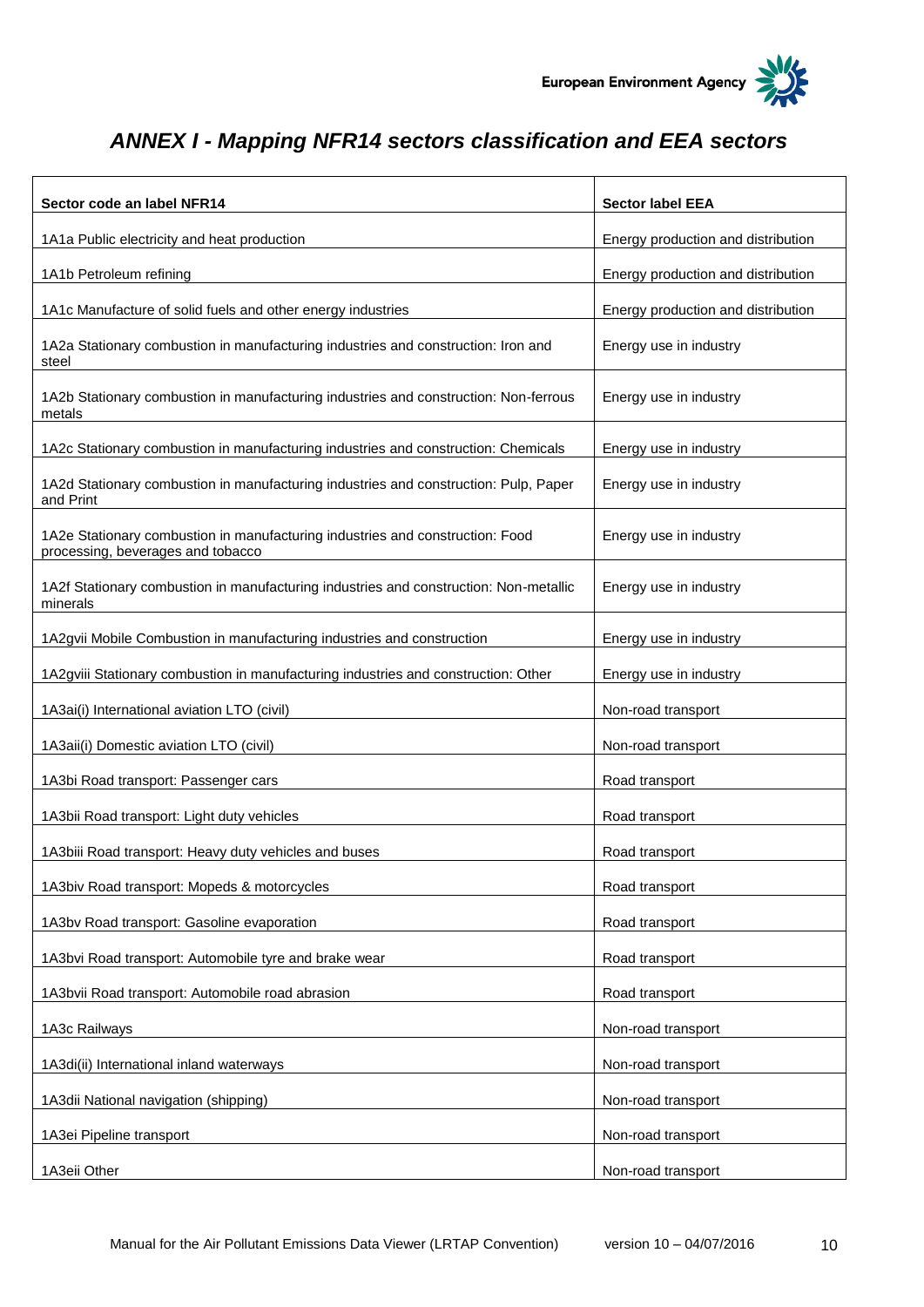European Environment Agency

┑



 $\overline{\mathbf{1}}$ 

| Sector code an label NFR14 (continued)                                                                                           | <b>Sector label EEA</b>                     |
|----------------------------------------------------------------------------------------------------------------------------------|---------------------------------------------|
| 1A4ai Commercial/institutional: Stationary                                                                                       | Commercial, institutional and<br>households |
| 1A4aii Commercial/institutional: Mobile                                                                                          | Commercial, institutional and<br>households |
| 1A4bi Residential: Stationary                                                                                                    | Commercial, institutional and<br>households |
| 1A4bii Residential: Household and gardening (mobile)                                                                             | Commercial, institutional and<br>households |
| 1A4ci Agriculture/Forestry/Fishing: Stationary                                                                                   | Commercial, institutional and<br>households |
| 1A4cii Agriculture/Forestry/Fishing: Off-road vehicles and other machinery                                                       | Commercial, institutional and<br>households |
| 1A4ciii Agriculture/Forestry/Fishing: National fishing                                                                           | Non-road transport                          |
| 1A5a Other stationary (including military)                                                                                       | Commercial, institutional and<br>households |
| 1A5b Other, Mobile (including military, land based and recreational boats)                                                       | Commercial, institutional and<br>households |
| 1B1a Fugitive emission from solid fuels: Coal mining and handling                                                                | Energy production and distribution          |
| 1B1b Fugitive emission from solid fuels: Solid fuel transformation                                                               | Energy production and distribution          |
| 1B1c Other fugitive emissions from solid fuels                                                                                   | Energy production and distribution          |
| 1B2ai Fugitive emissions oil: Exploration, production, transport                                                                 | Energy production and distribution          |
| 1B2aiv Fugitive emissions oil: Refining / storage                                                                                | Energy production and distribution          |
| 1B2av Distribution of oil products                                                                                               | Energy production and distribution          |
| 1B2b Fugitive emissions from natural gas (exploration, production, processing,<br>transmission, storage, distribution and other) | Energy production and distribution          |
| 1B2c Venting and flaring (oil, gas, combined oil and gas)                                                                        | Energy production and distribution          |
| 1B2d Other fugitive emissions from energy production                                                                             | Energy production and distribution          |
| 2A1 Cement production                                                                                                            | Industrial processes and product use        |
| 2A2 Lime production                                                                                                              | Industrial processes and product use        |
| 2A3 Glass production                                                                                                             | Industrial processes and product use        |
| 2A5a Quarrying and mining of minerals other than coal                                                                            | Industrial processes and product use        |
| 2A5b Construction and demolition                                                                                                 | Industrial processes and product use        |
| 2A5c Storage, handling and transport of mineral products                                                                         | Industrial processes and product use        |
| 2A6 Other mineral products                                                                                                       | Industrial processes and product use        |

 $\Gamma$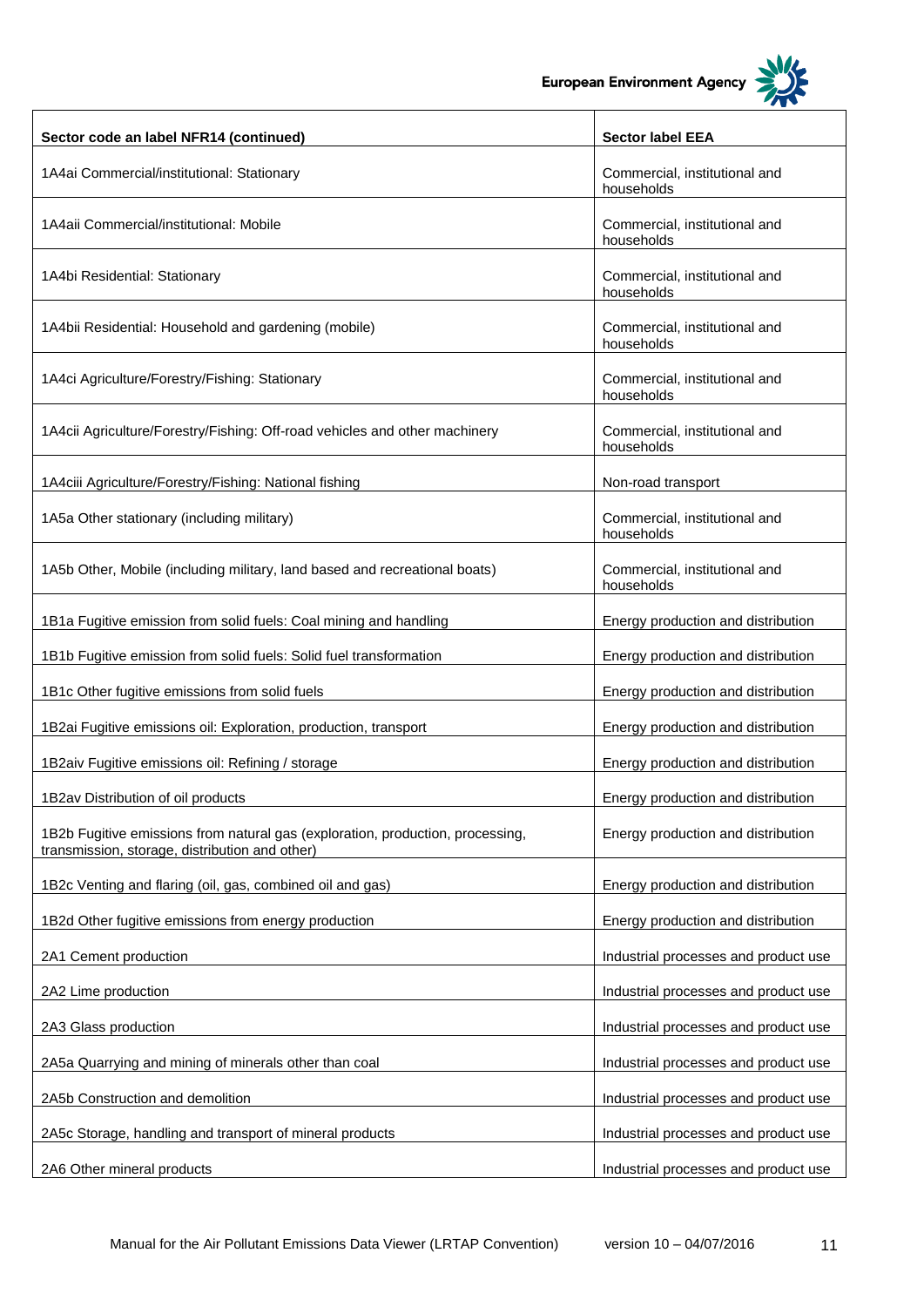

| Sector code an label NFR14 (continued)                     | <b>Sector label EEA</b>              |
|------------------------------------------------------------|--------------------------------------|
| 2B1 Ammonia production                                     | Industrial processes and product use |
| 2B10a Chemical industry: Other                             | Industrial processes and product use |
| 2B10b Storage, handling and transport of chemical products | Industrial processes and product use |
| 2B2 Nitric acid production                                 | Industrial processes and product use |
| 2B3 Adipic acid production                                 | Industrial processes and product use |
| 2B5 Carbide production                                     | Industrial processes and product use |
| 2B6 Titanium dioxide production                            | Industrial processes and product use |
| 2B7 Soda ash production                                    | Industrial processes and product use |
| 2C1 Iron and steel production                              | Industrial processes and product use |
| 2C2 Ferroalloys production                                 | Industrial processes and product use |
| 2C3 Aluminium production                                   | Industrial processes and product use |
| 2C4 Magnesium production                                   | Industrial processes and product use |
| 2C5 Lead production                                        | Industrial processes and product use |
| 2C6 Zinc production                                        | Industrial processes and product use |
| 2C7a Copper production                                     | Industrial processes and product use |
| 2C7b Nickel production                                     | Industrial processes and product use |
| 2C7c Other metal production                                | Industrial processes and product use |
| 2C7d Storage, handling and transport of metal products     | Industrial processes and product use |
| 2D3a Domestic solvent use including fungicides             | Industrial processes and product use |
| 2D3b Road paving with asphalt                              | Industrial processes and product use |
| 2D3c Asphalt roofing                                       | Industrial processes and product use |
| 2D3d Coating applications                                  | Industrial processes and product use |
| 2D3e Degreasing                                            | Industrial processes and product use |
| 2D3f Dry cleaning                                          | Industrial processes and product use |
| 2D3g Chemical products                                     | Industrial processes and product use |
| 2D3h Printing                                              | Industrial processes and product use |
| 2D3i Other solvent use                                     | Industrial processes and product use |
| 2G Other product use                                       | Industrial processes and product use |
| 2H1 Pulp and paper industry                                | Industrial processes and product use |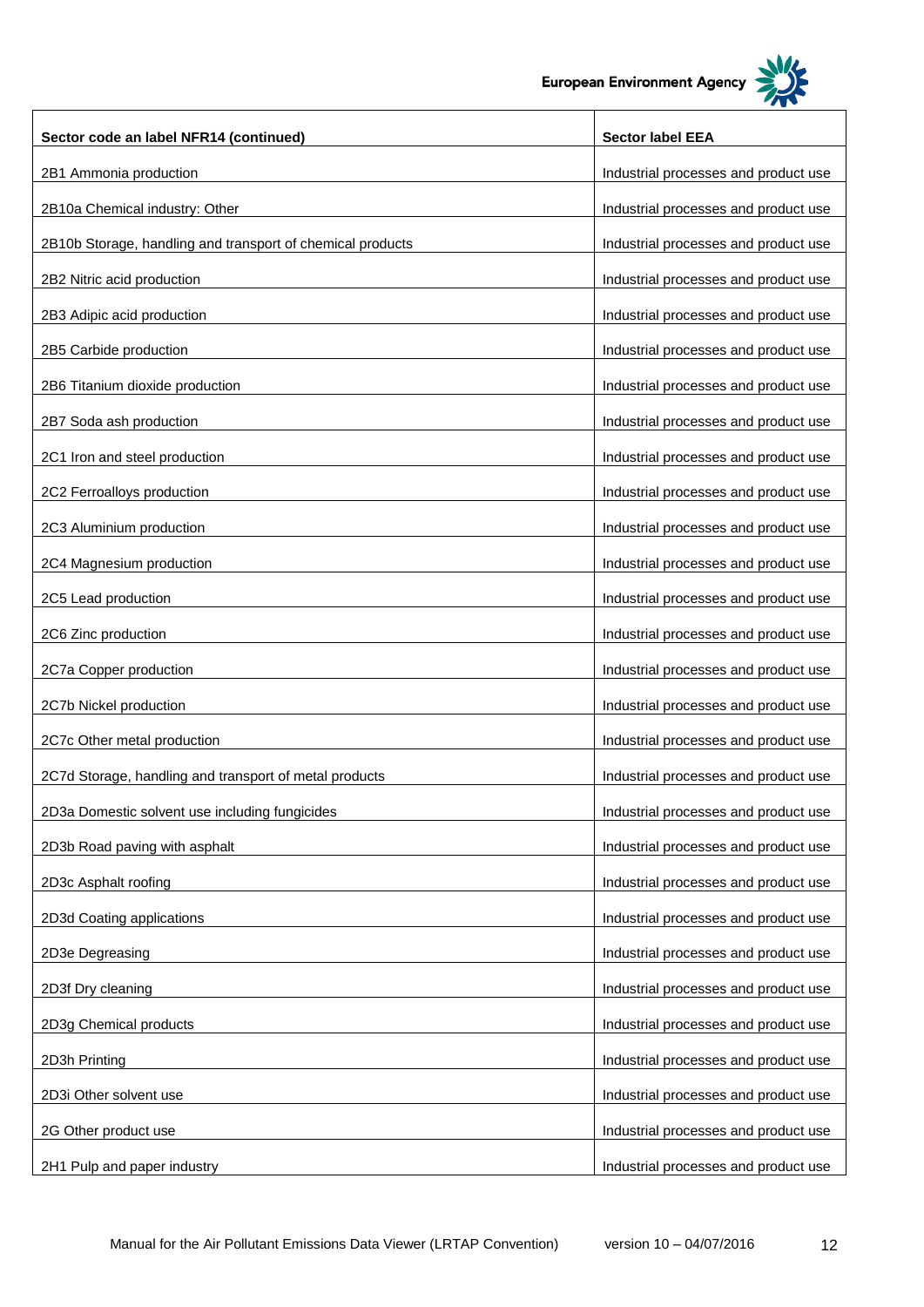**European Environment Agency** 

T



 $\overline{\phantom{a}}$ 

| Sector code an label NFR14 (continued)                                                                       | <b>Sector label EEA</b>              |
|--------------------------------------------------------------------------------------------------------------|--------------------------------------|
| 2H2 Food and beverages industry                                                                              | Industrial processes and product use |
| 2H3 Other industrial processes                                                                               | Industrial processes and product use |
| 2I Wood processing                                                                                           | Industrial processes and product use |
| 2J Production of POPs                                                                                        | Industrial processes and product use |
| 2K Consumption of POPs and heavy metals (e.g. electrical and scientific equipment)                           | Industrial processes and product use |
| 2L Other production, consumption, storage, transportation or handling of bulk products                       | Industrial processes and product use |
| 3B1a Manure management - Dairy cattle                                                                        | Agriculture                          |
| 3B1b Manure management - Non-dairy cattle                                                                    | Agriculture                          |
| 3B2 Manure management - Sheep                                                                                | Agriculture                          |
| 3B3 Manure management - Swine                                                                                | Agriculture                          |
| 3B4a Manure management - Buffalo                                                                             | Agriculture                          |
| 3B4d Manure management - Goats                                                                               | Agriculture                          |
| 3B4e Manure management - Horses                                                                              | Agriculture                          |
| 3B4f Manure management - Mules and asses                                                                     | Agriculture                          |
| 3B4gi Manure mangement - Laying hens                                                                         | Agriculture                          |
| 3B4gii Manure mangement - Broilers                                                                           | Agriculture                          |
| 3B4giii Manure mangement - Turkeys                                                                           | Agriculture                          |
| 3B4giv Manure management - Other poultry                                                                     | Agriculture                          |
| 3B4h Manure management - Other animals                                                                       | Agriculture                          |
| 3Da1 Inorganic N-fertilizers (includes also urea application)                                                | Agriculture                          |
| 3Da2a Animal manure applied to soils                                                                         | Agriculture                          |
| 3Da2b Sewage sludge applied to soils                                                                         | Agriculture                          |
| 3Da2c Other organic fertilisers applied to soils (including compost)                                         | Agriculture                          |
| 3Da3 Urine and dung deposited by grazing animals                                                             | Agriculture                          |
| 3Da4 Crop residues applied to soils                                                                          | Agriculture                          |
| 3Db Indirect emissions from managed soils                                                                    | Agriculture                          |
| 3Dc Farm-level agricultural operations including storage, handling and transport of<br>agricultural products | Agriculture                          |
| 3Dd Off-farm storage, handling and transport of bulk agricultural products                                   | Agriculture                          |
| 3De Cultivated crops                                                                                         | Agriculture                          |

 $\Gamma$